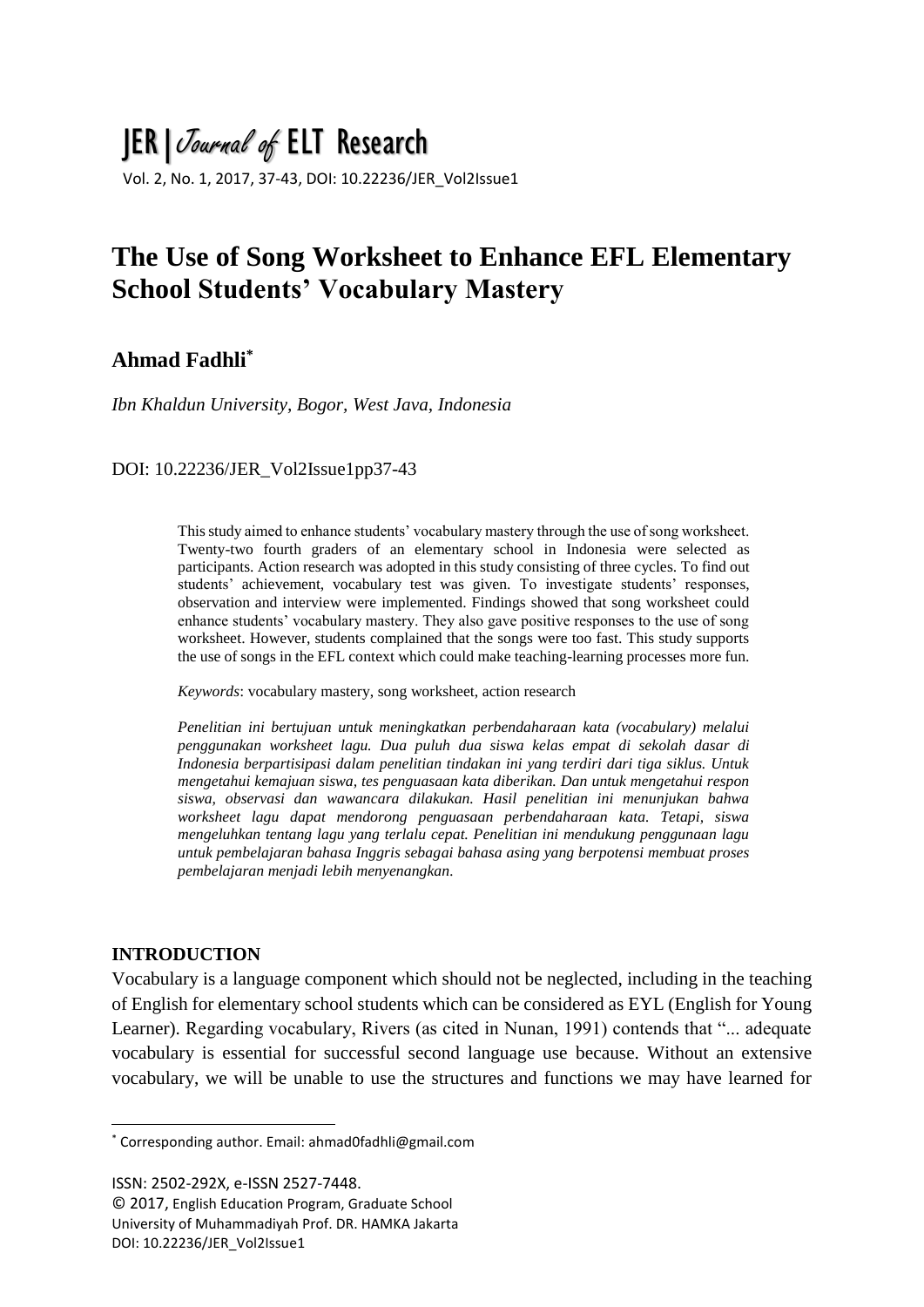comprehensible communication" (p. 117). Almost similarly, Richards and Renandya (2002) argue that it is "a core component of language proficiency and provides much of the basis for how well learners speak, listen, read, and write" (p. 255). Teaching vocabulary to Indonesian elementary school students is not always easy. Based on my own experience as an English teacher at an elementary school, it shows that fourth graders of elementary school still found difficulty in learning vocabulary. However, they were very active, so they always asked me when dealing with unfamiliar words they did not understand.

Apart from the difficulty in teaching vocabulary, learning it is also difficult, especially when the vocabulary is not used, be it in speaking or writing. Harmer (2012) suggests repetition and states that "repetition has always played a part in language learning…" (p. 56). Besides this, exposing students to the use of vocabulary in context and in a fun way seems helpful. Using songs may be a good idea in this regard.

Considering the use of songs in classroom activities, Saricoban and Metin (2000) argue that "songs offer a change from routine classroom activities…They can also be used to teach a variety of language items such as sentence patterns, vocabulary, pronunciation, rhythm, adjectives, and adverbs" (p. 1). In addition, songs can be an effective material for EYL. Şevik (2014) finds that "in fact, songs are regarded as among one of the most appropriate and effective materials for young EFL learners" (p. 51). It could be inferred that songs can stimulate young learners to study English attractively and possibly effectively as songs could be easily memorable. Another author such as Medina (as cited in Diakou, 2013) states that songs can enhance memorization since the information conveyed is accompanied with music. With regard to the teaching-learning process, Saricoban and Metin (2000) propose some techniques to deliver songs, among others, close texts, true-false statements, dictation, and antonyms/synonyms.

The delivering technique in using songs can be combined with worksheet. Worksheet can be defined as a printed material "to help students to gain knowledge, skills and values by providing helpful comments about the course objectives" (Kaymacki, 2012, p. 57). With its flexibility to be used in the educational setting, worksheet is possible to engage students and make them active in the learning processes. Teachers can use worksheets for many tasks in order to make students get benefits (Harmer, 2012). In addition, Lee (2014) says that worksheet can be used to support study and promote active learning. It could be inferred that worksheet is beneficial for not only making students become active in the study but also stimulating students' interest to study.

There have been some studies on the use of songs in EFL (English as a Foreign Language). Shaffer (2004), for example, conducted an experimental study to find out the effect of songs in learning. Songs were given to the experimental group, while the control group was not given songs at all. Results show that the group given songs was better than the group without songs. A classroom action research which was conducted by Arévalo (2010) to investigate the English performance of students after being exposed with some English songs also show that songs were effective enough to improve the performance of the first academic semester students at the university. A study by Tse (2015) in Malaysia that investigated the use of songs to young learners also show that songs provided lots of repetition, reduced students' anxiety when studying English, and made learning more interesting. However, the study suggests the appropriate songs for young learners.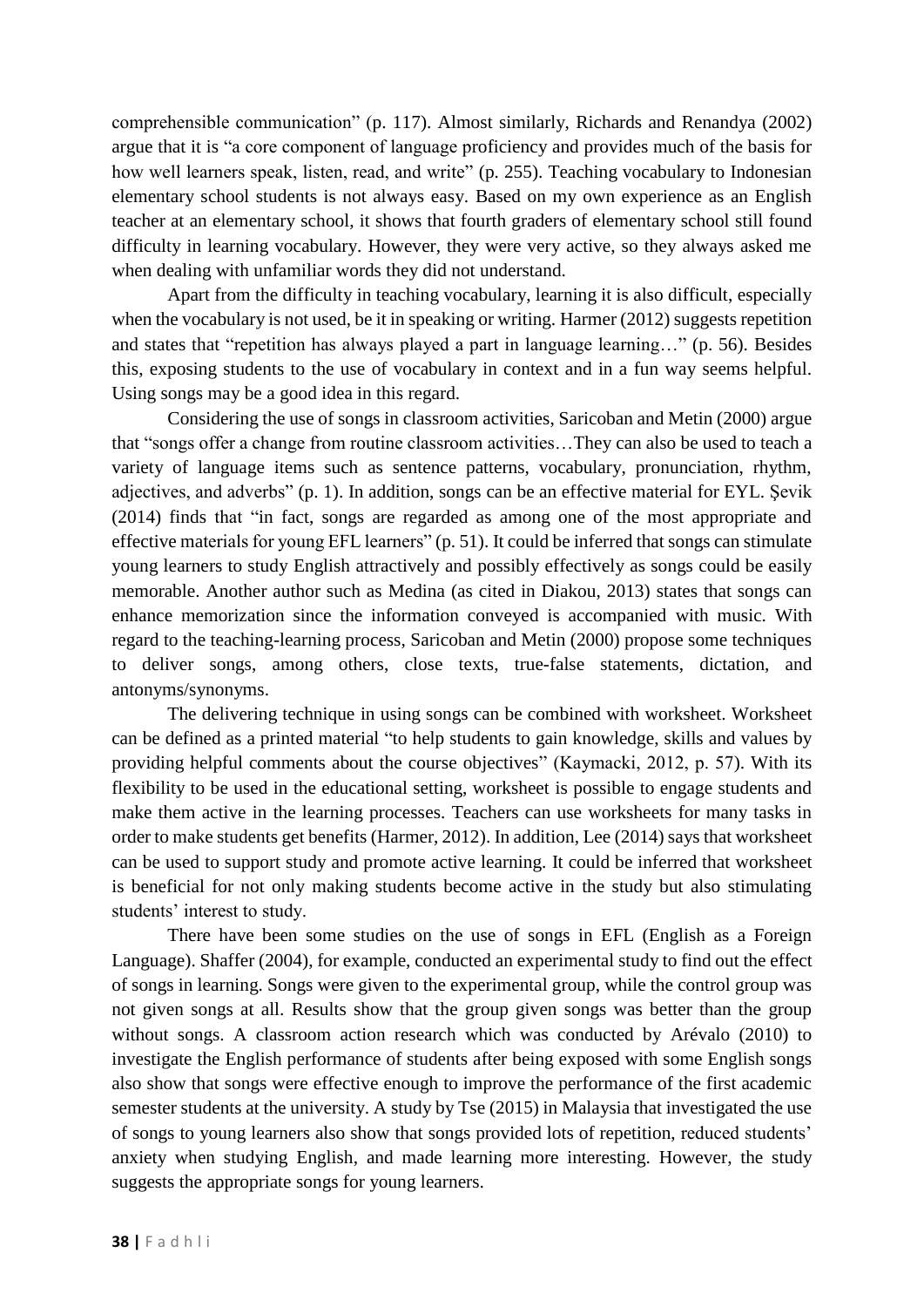The studies confirm that songs can be used in the EFL context with its various benefits. However, the use of songs combined with worksheet has not been popular. This study, therefore, is interested in integrating songs with worksheets. As regards, two research questions are posed in the study: (1) Can the use of song worksheet enhance the students' vocabulary mastery? (2) What are the students' responses concerning the use of song worksheet?

#### **METHOD**

This study adopted action research and took place at a public elementary school in Bogor. Twenty-two students sitting at the fourth grade participated in the study; their ages ranged from 9 to 11 years old. There were three cycles in this action research, with each cycle consisting of four stages: planning, acting, observing, and reflecting. Vocabulary test and interview were done to support the observing and reflecting stages, and observation was implemented to find out students' reaction during the study. The test given was in the form of multiple choice, and it was conducted at the beginning of the study and after each cycle to see the effectiveness of the activities given in each stage. The interview was also conducted to investigate students' responses regarding the use of songs and worksheet. There were 12 students selected for the interview. They were taken from three categories: top, middle, and low scorer. Each category was represented by 4 students.

#### **FINDINGS AND DISCUSSION**

#### **Cycle One**

In the planning stage, I planned to teach regarding the theme of 'numbers.' This theme was decided based on materials in the syllabus. Furthermore, I prepared a book of songs with its audio files created by Carolyn Graham, who is a teacher trainer, writer, and musician. The songs about numbers titled 'Books, Books,' 'Make a Circle,' 'The Student,' and 'The Purple Sneaker Song' were selected since they corresponded to the materials and syllabus in the elementary school. The worksheet, which contained numbers and assigned students to identify incorrect words based on the songs, was made ready for each student. The lesson plan for the first meeting was both studied and rechecked. Besides this, the observation to observe the ongoing process and test to see the students' progress were prepared.

In the acting stage, through the white board and projector, the teacher elicited the learning material in order to know whether some students already knew the material or not. It was important since there was a possibility that students already knew the material. In the lesson, students were encouraged to count some fruits in English. Before the song worksheet was distributed, songs were played without their lyric, so the students were given a chance to focus firstly on their listening skill. After the worksheet was received by students, they were led to indicate incorrect words based on the songs. Then to experience studying the word meaning, the students did additional activities in the worksheet, consisting of numbering pictures, circling answers, and matching numbers. Moreover, to relate the material with the reality and to strengthen the students' vocabulary mastery, the students were asked to count things in their classroom and house.

In the observation, both strengths and weaknesses during the action process were noted and identified. What students did both verbally and non-verbally also became the focus of the observation. Consequently, there were some problems found during the observation. First,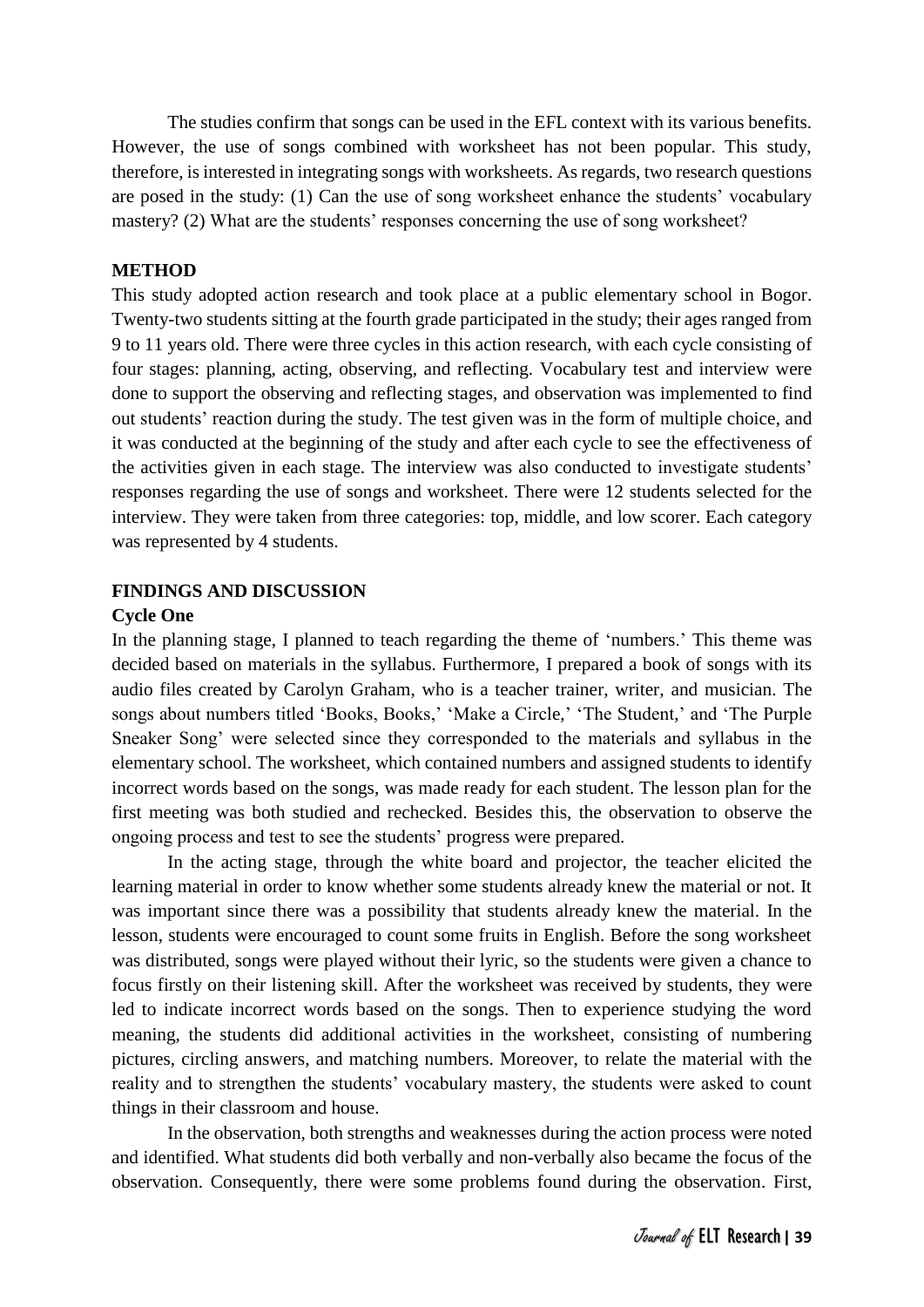from the exploration of students' understanding regarding numbers as the theme of learning (random numbers were shown), it was found that there were six students who could not be able to count number 1 until 10 in order. Second, some students were reluctant to sing the song altogether, and some others were silent or could not sing clearly. Third, when the song worksheet was given and the task based on the song was instructed, some students still got confused on how to do the task due to their unfamiliarity. They kept asking their friends even after the instruction was explained. Fourth, when dealing with the fourth song in the first cycle, namely 'The Purple Sneaker Song,' the students told that song was too fast to be comprehended and completed in the song worksheet. Finally, the main instruction in the song worksheet, identifying incorrect words based on songs played, seemed too easy to enhance students' vocabulary mastery though the students were completely beginner.

In the reflecting stage, it was found that some songs made the students enjoy to study and to finish tasks given. It could be seen from the students who looked pleasant (for instance, smiling, nodding their head, and clapping hands while listening to the music), enthusiastic, and eager to answer the task. I therefore planned to prepare a song played with introductory music and more songs in order not only to increase the interest of students but also to give more time for the students to focus on the songs since in the beginning. Having dealt with the second song in this cycle, 'The Purple Sneaker Song,' it was realized that the song was too fast or even the fastest among the other songs in the cycle 1. Then I decided to carefully select the songs by paying attention to the lyric and tempo of songs before used.

The main instruction of song worksheet in this cycle, identifying incorrect words based on songs played, seemed too easy to enhance students' vocabulary mastery. I considered planning to use different task to expose students with the song, like more focusing on each letter in the song lyric; so, the task of identifying incorrect words was planned to be replaced with 'asking students to fill in the blanks' and 'indicating whether the statement was true or not' based on the songs played. To anticipate either too fast explanation or ambiguous instruction regarding the task given, I planned to always recheck whether the students already understood the instruction or not, particularly for activities which were still unfamiliar for the students. Based on the post-test in this cycle, there was not much progress for the students' average score; their average score increased from 61.68 to 62.18, while the minimum required standard was 70.

#### **Cycle Two**

In the planning stage, 'colors' as a new theme for study was prepared. The song worksheet for this cycle was modified due to reflections in the cycle 1. For instance, identifying the incorrect words was not used. It was replaced with filling-in-the-blank task, and students were directed to indicate whether the statements were true based on the song lyrics. Those tasks were given to make the students become more attentive or careful with vocabulary. The songs having the color theme used were 'What Color is This?' 'This is Blue, This is a Book,' 'The Yellow Chair,' and 'The Black Cat.' Finally, to anticipate fast explanation and/or ambiguous instruction, I rechecked students' understanding.

In the acting stage, students were shown a picture of rainbow and asked to say its colors in order to know students' basic understanding of the lesson. Afterward, I played the song containing numbers before the worksheet was distributed. While students worked with the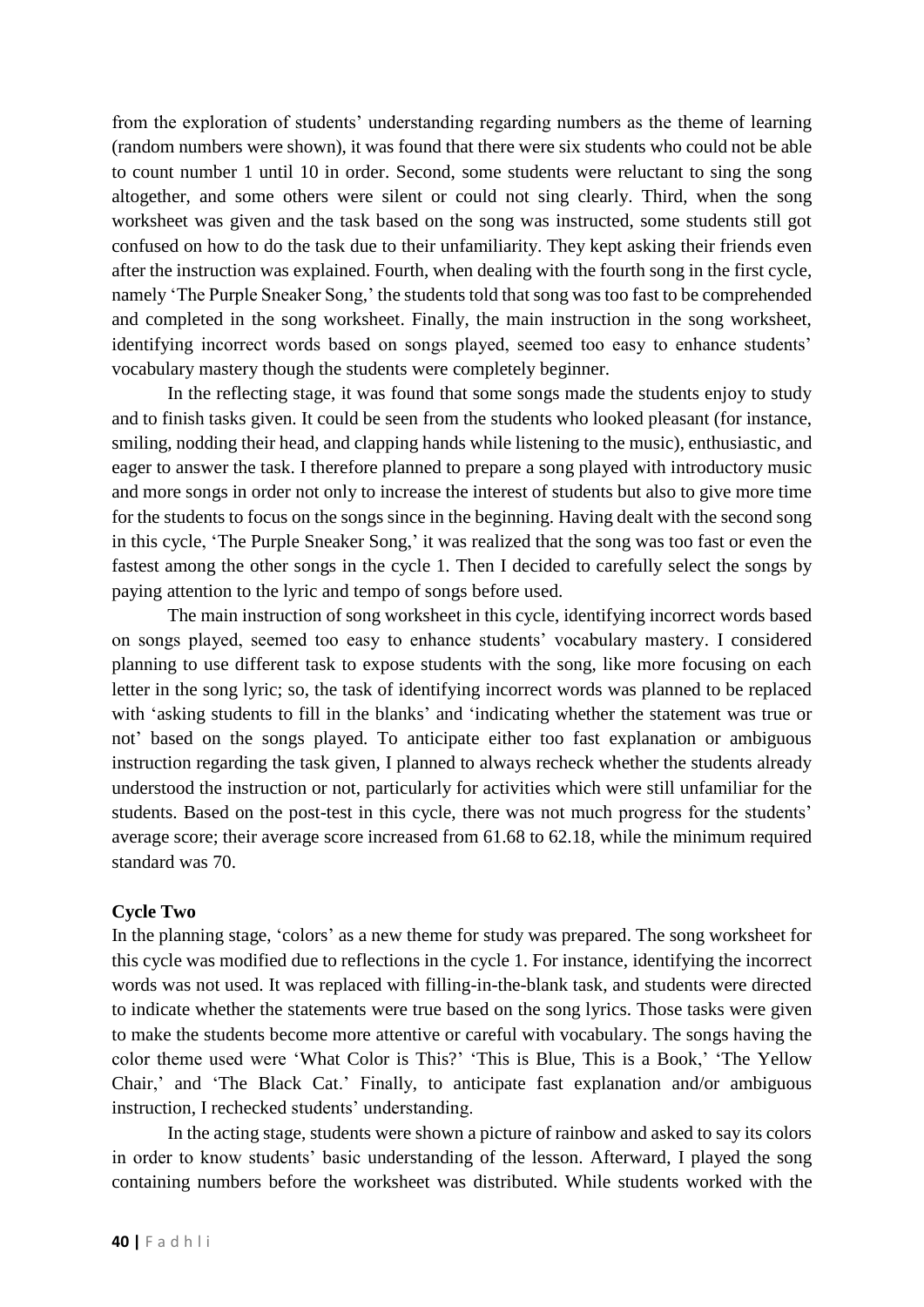worksheet, they were encouraged to do the gap filling activities which was more challenging than identifying incorrect words in the previous cycle. However, stimulating students to tell meaning of words in the songs was still conducted in this cycle. Interestingly, the song titled 'This is blue, this is a book' was suitable to introduce colors to elementary school students because it was easy to study. I continued exploring the songs in this cycle by providing additional activities related to numbers in the daily life, for instance, counting sneakers and uniform.

There were at least two noticeable problems found during the observation: (a) the more challenging task, the more students asked for repetition. They needed more time to comprehend and write the words, and (b) some students did not stay connected to the lesson for a few times; instead they were joking and playing around with one another that had nothing to do with the lesson. Having seen 'puzzled' looks on some students' faces, there was still a possibility that they were just either confused or bored during their study.

Through reflection, it was revealed that some students needed three times for song repetition, while in the previous stage repetition was not necessary. First and second repetition might be needed to make the students accustomed to the song and its task, and third repetition was for comprehension. Due to the speed of the song which may be too fast for the students, I realized that I needed an additional supportive task for vocabulary activities or practices in the worksheet which was not related to the song, but to the theme of learning material or students' daily life.

I thought that some students' enthusiasm to show their answer of the song worksheet could be stimulated by providing competition. It was also expected to cheer up the class and give students a chance to learn each other. For the students who looked unwilling to stay connected to the lesson due to their confusion or boredom in the second meeting of this cycle, the graded and varied tasks were planned to be conducted in the next cycle. As a result, the main tasks in the cycles 1 and 2 were planned to be combined with another variation of tasks in the cycle 3.

After knowing that the problems in the second cycle were less than the first cycle, I assumed that the students could retain materials and had better progress. Based on quantitative data of the test result, it could be inferred that there was progress in this cycle. More than half of the students achieved the score above 70. A different strategy in using songs and worksheet was conducted in the next cycle.

#### **Cycle Three**

In this last cycle, 'foods' as a new theme for study was prepared; it was in accordance with the educational syllabus for elementary school. I decided to use songs about foods, for instance, 'Do You Want Chicken?' and 'What Do You Want for Dinner?' Referring to the reflecting stage conducted in the cycle 2 in which there was a need to cheer up the students and make them learn each other, students could compete to show their answer in front of the class. Varied tasks were also planned to be conducted. However, not all instructions of the tasks were new since I decided to reuse earlier tasks such as identifying incorrect words, indicating whether statements were true or not, and filling in the blanks based on the songs played. It was done to make students become familiar or confident to cope with the tasks, starting from the easiest to the hardest ones. The new task given was asking students to arrange wrong order of simple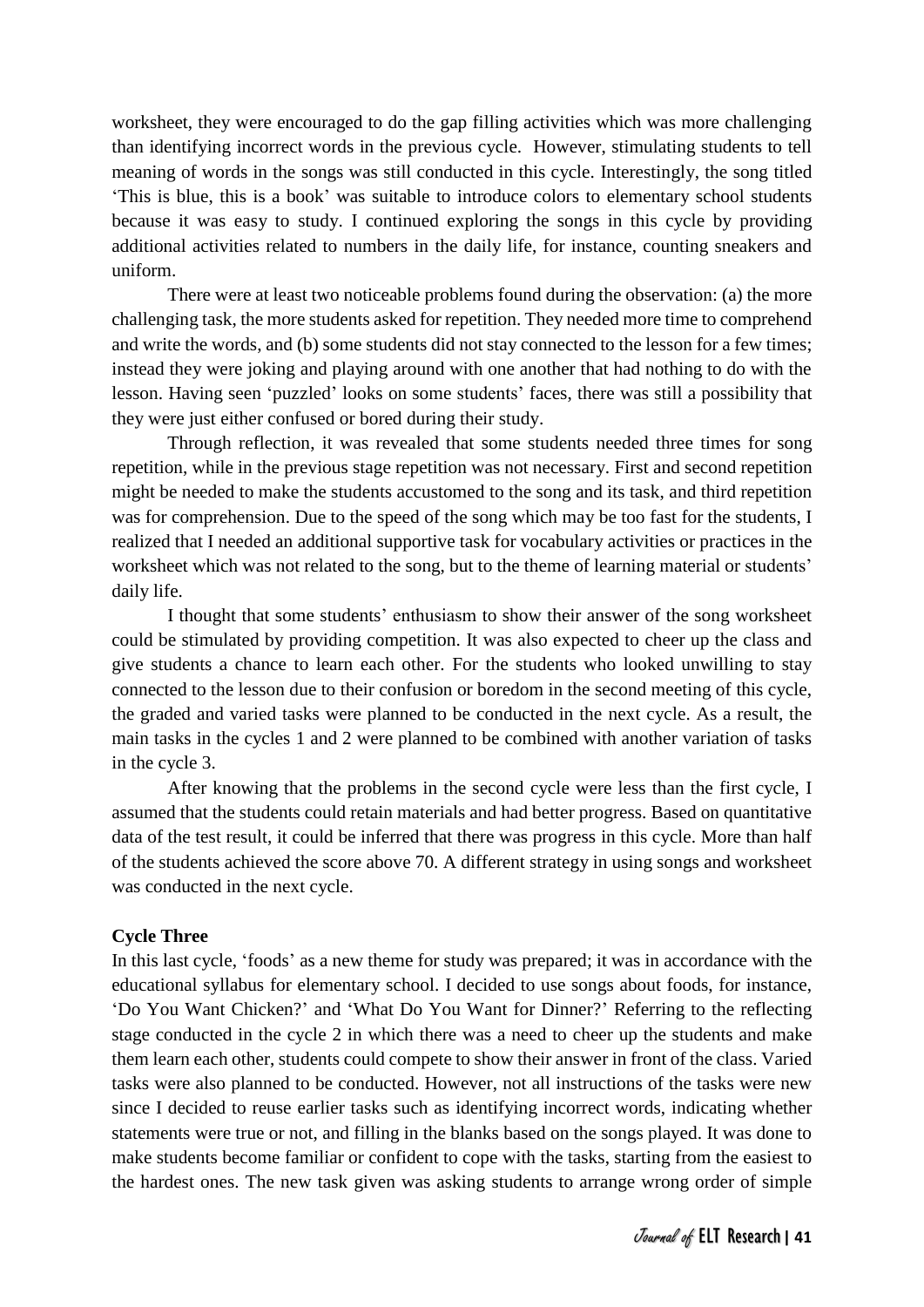sentences into the right sequence while the song was being played. In addition, to introduce the ingredients of foods and their tastes, I also prepared pictures of foods and musical videos of making foods such as meatballs and fried bananas. Those aforementioned tasks were designed to challenge students to be more comprehensive in learning vocabulary through the song worksheet.

In the acting process, I investigated whether the plan facilitated the students' vocabulary mastery. Having considered the low achievers who had 'confused looks' in the previous cycle, the lesson was conducted with the easiest to more complex tasks of the song worksheet, for instance, identifying incorrect words based on the song lyric, deciding whether statements in the song worksheet were right or not based on the song lyric, filling in the blanks, and arranging sentences into the correct sequence based on the song played. Next, to check the students' understanding regarding vocabulary in the first song, they were shown pictures of things related to the previous song, allowed to discuss with their peers, and encouraged to compete in finishing tasks in the song worksheet. As students could be bored when they were explained too much, all students were encouraged to put more effort into their vocabulary practices.

To introduce more knowledge about foods, I showed musical videos of making foods as has been mentioned above, and the students did additional activities in the song worksheet concerning food ingredients and their tastes. Then the students were encouraged to show their answer in front of the class. When nobody wanted to show the answer again, I checked and explained the answers. In this stage, the students were also given the opportunity to ask questions about the material.

There were two problems found during the observation. First, every task in the worksheet required me to explain the instruction or demonstrate how to do the task in detail, otherwise the students were confused. Second, only half of the students could correctly answer the new task, namely, arranging sentences into the correct sequence.

As the reflection in this cycle, teaching process of the third cycle, in general, was successful. Most students participated in the process. There were some students who always showed enjoyment or happy reaction, for example, smiling, nodding their head, and clapping their hands when the songs were played. I also did not rush to finish the lesson. However, to avoid the students' confusion, I consistently provided information dealing with the students' understanding of the task given, particularly for the new task in the song worksheet. Having seen only 36% (in the cycle 1) and 59% (in the cycle 2) of the students who achieved the minimum required score (70), the cycle 3 showed the successful result: 77% of the students achieved the minimum score.

After the three cycles were finished, I interviewed twelve students as has been mentioned in the method section. The findings show the following three points. First, the majority of students already had exposures to children songs in their life. Second, most of them stated that the songs given were too fast. Third, they felt excited when learning through the song worksheet. They said the activities were fun especially identifying incorrect words. The most interesting finding was that students belonging to the low achiever informed that the use of song worksheet was pleasing and guiding; they wanted to have it more.